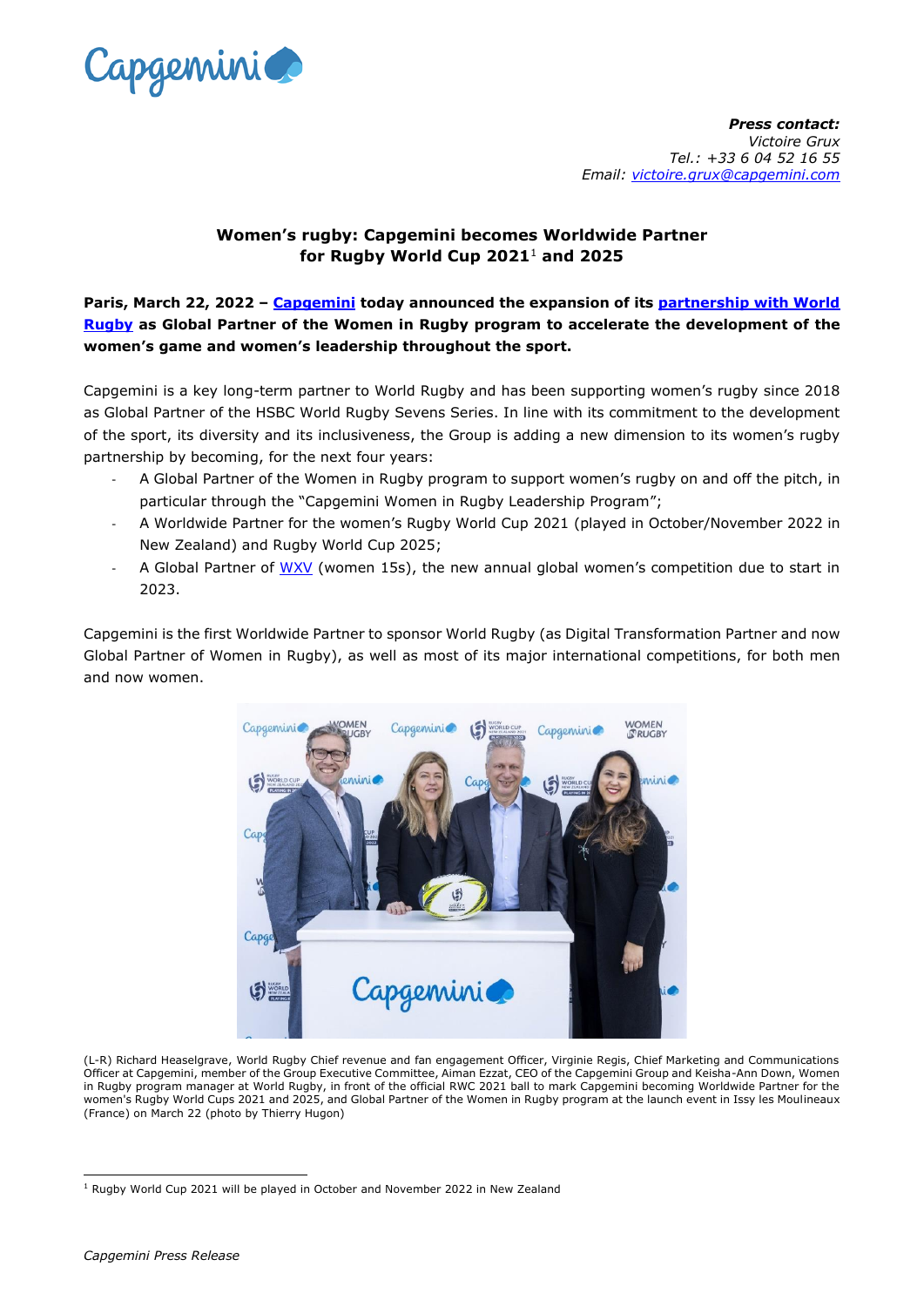

Aiman Ezzat, Chief Executive Officer of Capgemini said: *"I am very enthusiastic about this new chapter in Capgemini's rugby story, and about the impressive growth of women's rugby. As a responsible, global leader of 325,000 employees in more than 50 countries, we are committed to supporting equal opportunities for*  women, in the workplace and on the sportsfield. As Global Partner of the Women in Rugby program, we will *be able to leverage our experience in developing talent to support and progress women's rugby from the ground up.*"

World Rugby Chief Executive Alan Gilpin said: "*We are delighted to be expanding our relationship with Capgemini through this landmark partnership for the women's game. This partnership will see Capgemini invest not only in our major women's competitions, but also in driving a core element of our strategic plan as collectively we strive to develop more female leaders throughout the global game.*

*As an organization that is driven by purpose and inclusivity, Capgemini will play a huge role in supporting and sharing World Rugby's ambition of ensuring rugby is a global leader in sport, where women have equality on and off the field of play.*

*With just over six months to go until Rugby World Cup 2021, our preparations are going extremely well, and*  we are on track for this to be a fantastic celebration of women's rugby. New Zealand will be fantastic hosts *and will provide the ultimate stage for the international role models of the 15s game to inspire so many*."

## **A leadership program to create a pipeline of inspirational female leaders in rugby**

World Rugby is rolling out its ambitious 'Accelerating the Global Development of Women in Rugby' [2017-25](https://www.world.rugby/news/672926)  [strategic plan,](https://www.world.rugby/news/672926) focusing on competition, participation and engagement. Capgemini will champion in particular the "Leadership" pillar of this initiative, and the development of the "Capgemini Women in Rugby Leadership Program", leveraging the expertise of its own internal [University.](https://www.capgemini.com/gb-en/careers/learning-development/capgemini-university/) Since its inception, World Rugby's Executive Leadership Scholarship program has [awarded scholarships to inspirational women](https://www.world.rugby/news/695232/how-the-world-rugby-womens-executive-leadership-scholarship-helps-to-support-female-leaders) from 48 countries globally. It identifies and supports the current and next generation of female leaders in world rugby, supporting role models to fulfil their potential and create further parity across the game.

## **Capgemini's 30-year passion for rugby**

Capgemini's heritage in rugby began with the Group's founder, the late Serge Kampf, who was a lifelong rugby fan and sponsor of the sport. Capgemini started supporting French domestic clubs 30 years ago, and was Official Technology and Consulting sponsor for Rugby World Cup 2007 in France. Capgemini is currently the Global Innovation Partner for the HSBC World Rugby Sevens Series, among other commitments, and announced becoming [Worldwide Partner of Rugby World Cup France 2023 and Digital Transformation Partner](https://www.capgemini.com/news/capgemini-becomes-worldwide-partner-of-rugby-world-cup-france-2023/)  [to World Rugby](https://www.capgemini.com/news/capgemini-becomes-worldwide-partner-of-rugby-world-cup-france-2023/) in September 2021.

Capgemini is a global company based in over 50 countries. It is present across major rugby heartlands such as England, Scotland, Wales, Ireland, France, Italy, Argentina, Japan and Australia, as well as New Zealand, which is due to host Rugby World Cup 2021<sup>1</sup> in October this year. The Group will continue to promote the sport for both women and men, across all its international locations.

This long-term partnership with World Rugby embodies many of Capgemini's core brand values, in particular team spirit and fun, and its commitment to creating inclusive workplaces. With its diverse global fanbase, rugby is fully aligned with Capgemini's conviction that it is through true diversity of thought and approach that the most innovative solutions are developed, and value is created.

## **About Capgemini**

Capgemini is a global leader in partnering with companies to transform and manage their business by harnessing the power of technology. The Group is guided everyday by its purpose of unleashing human energy through technology for an inclusive and sustainable future. It is a responsible and diverse